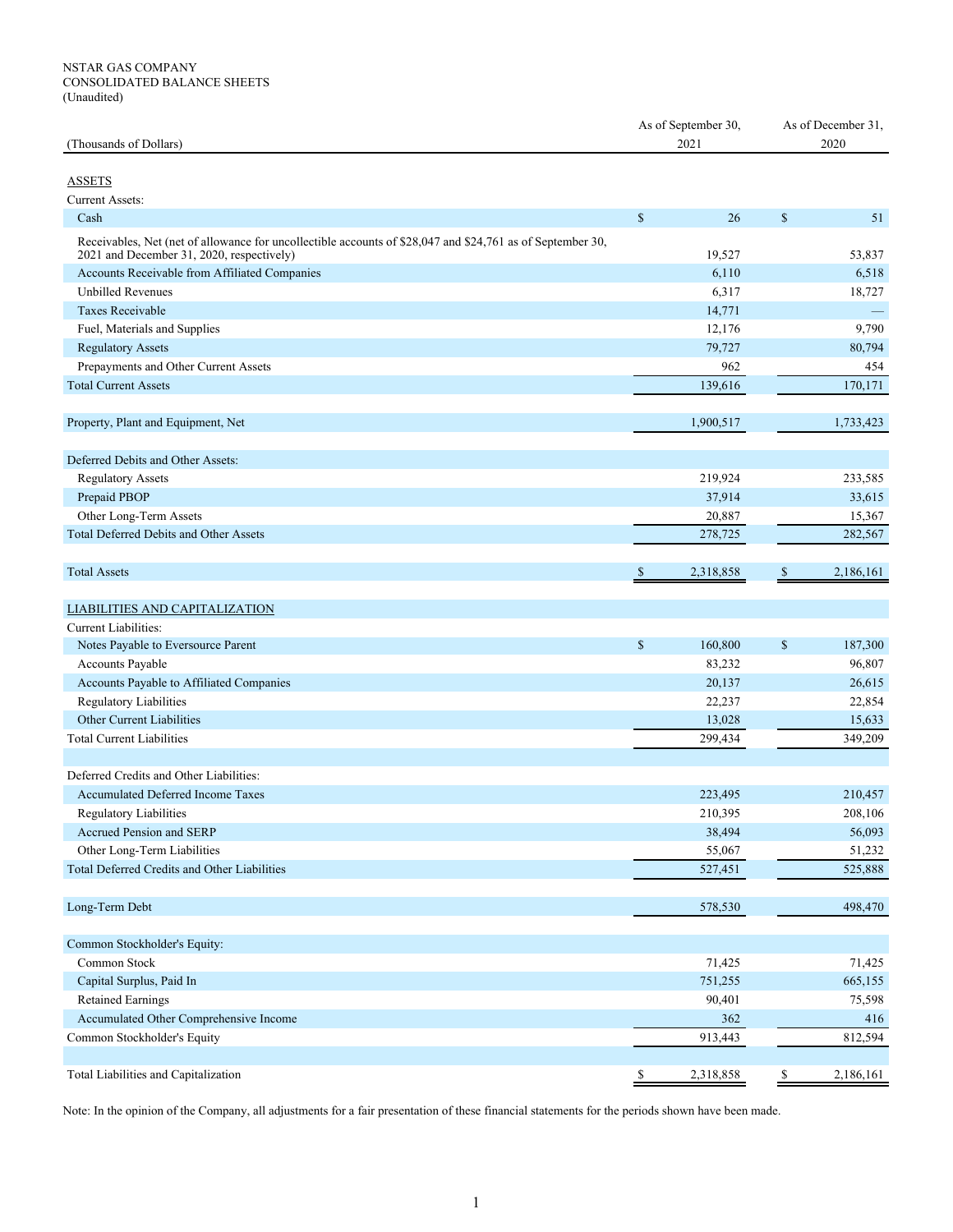#### NSTAR GAS COMPANY CONSOLIDATED STATEMENTS OF INCOME (Unaudited)

|                                                      |              | For the Three Months Ended September 30, |                         | For the Nine Months Ended September 30, |  |  |
|------------------------------------------------------|--------------|------------------------------------------|-------------------------|-----------------------------------------|--|--|
| (Thousands of Dollars)                               | 2021         | 2020                                     | 2021                    | 2020                                    |  |  |
|                                                      |              |                                          |                         |                                         |  |  |
| <b>Operating Revenues</b>                            | 46,900<br>\$ | 40,594<br><sup>\$</sup>                  | 435,470<br><sup>S</sup> | 380,348<br><sup>S</sup>                 |  |  |
|                                                      |              |                                          |                         |                                         |  |  |
| <b>Operating Expenses:</b>                           |              |                                          |                         |                                         |  |  |
| Cost of Natural Gas                                  | 9,408        | 5,738                                    | 172,826                 | 160,092                                 |  |  |
| Operations and Maintenance                           | 26,670       | 23,137                                   | 86,592                  | 78,281                                  |  |  |
| Depreciation                                         | 12,479       | 11,499                                   | 36,993                  | 34,292                                  |  |  |
| Amortization of Regulatory (Liabilities)/Assets, Net | (4,312)      | (7,088)                                  | 5,842                   | (6,677)                                 |  |  |
| Energy Efficiency Programs                           | 4,051        | 4,710                                    | 43,561                  | 44,909                                  |  |  |
| Taxes Other Than Income Taxes                        | 9,807        | 8,424                                    | 26,735                  | 23,348                                  |  |  |
| <b>Total Operating Expenses</b>                      | 58,103       | 46,420                                   | 372,549                 | 334,245                                 |  |  |
| Operating (Loss)/Income                              | (11,203)     | (5,826)                                  | 62,921                  | 46,103                                  |  |  |
| <b>Interest Expense</b>                              | 5,380        | 4,884                                    | 13,228                  | 14,834                                  |  |  |
| Other Income, Net                                    | 3,303        | 768                                      | 6,307                   | 2,387                                   |  |  |
| (Loss)/Income Before Income Tax (Benefit)/Expense    | (13,280)     | (9, 942)                                 | 56,000                  | 33,656                                  |  |  |
| Income Tax (Benefit)/Expense                         | (5,343)      | (3,565)                                  | 11,197                  | 6,618                                   |  |  |
| Net (Loss)/Income                                    | (7,937)      | (6,377)                                  | 44,803                  | 27,038<br>S                             |  |  |

Note: In the opinion of the Company, all adjustments for a fair presentation of these financial statements for the periods shown have been made.

### CONSOLIDATED STATEMENTS OF COMPREHENSIVE INCOME (Unaudited)

|                                               |         | For the Three Months Ended September 30, |        | For the Nine Months Ended September 30, |
|-----------------------------------------------|---------|------------------------------------------|--------|-----------------------------------------|
| (Thousands of Dollars)                        | 2021    | 2020                                     | 2021   | 2020                                    |
|                                               |         |                                          |        |                                         |
| Net (Loss)/Income                             | (7,937) | $(6,377)$ \$                             | 44.803 | 27,038                                  |
| Other Comprehensive Loss, Net of Tax:         |         |                                          |        |                                         |
| Changes in Funded Status of SERP Benefit Plan | (19)    | (13)                                     | (54)   | (42)                                    |
| Other Comprehensive Loss, Net of Tax          | (19)    | (13)                                     | (54)   | (42)                                    |
| Comprehensive (Loss)/Income                   | (7,956) | (6,390)                                  | 44,749 | 26,996                                  |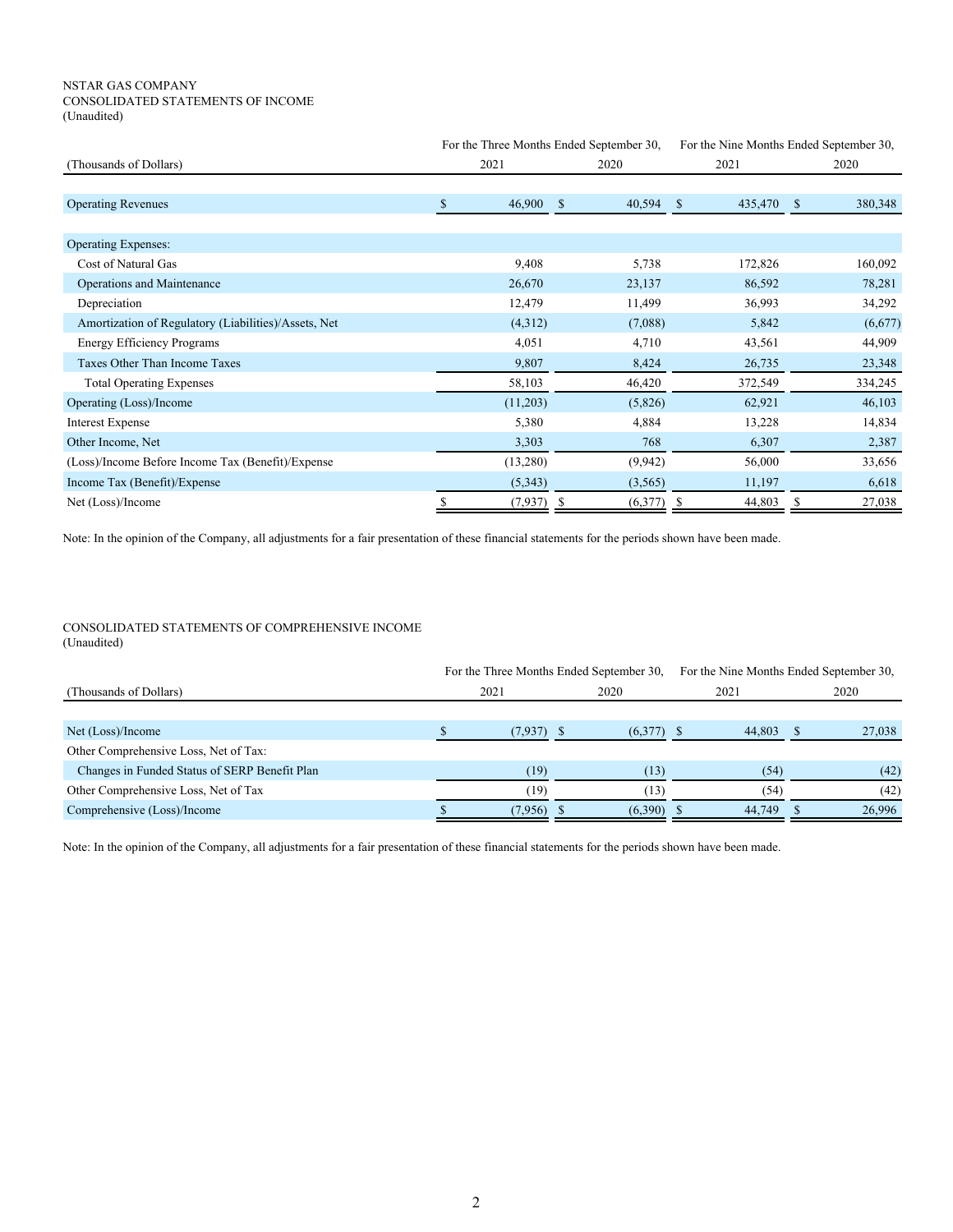# NSTAR GAS COMPANY CONSOLIDATED STATEMENTS OF COMMON STOCKHOLDER'S EQUITY (Unaudited)

|                                                  | For the Nine Months Ended September 30, 2021 |               |        |    |                     |               |                      |             |                         |                         |                 |
|--------------------------------------------------|----------------------------------------------|---------------|--------|----|---------------------|---------------|----------------------|-------------|-------------------------|-------------------------|-----------------|
|                                                  | Common Stock                                 |               |        |    | Capital             |               |                      |             | Accumulated<br>Other    |                         | Total<br>Common |
| (Thousands of Dollars, Except Stock Information) | Stock                                        |               | Amount |    | Surplus.<br>Paid In |               | Retained<br>Earnings |             | Comprehensive<br>Income | Stockholder's<br>Equity |                 |
| Balance as of January 1, 2021                    | 2,857,000                                    | <sup>\$</sup> | 71,425 | \$ | 665,155             | <sup>\$</sup> | 75,598               | $\mathbf S$ | 416                     | $\mathbf S$             | 812,594         |
| Net Income                                       |                                              |               |        |    |                     |               | 47,260               |             |                         |                         | 47,260          |
| Dividends on Common Stock                        |                                              |               |        |    |                     |               | (10,000)             |             |                         |                         | (10,000)        |
| Capital Contributions from Parent                |                                              |               |        |    | 24,500              |               |                      |             |                         |                         | 24,500          |
| Other Comprehensive Loss                         |                                              |               |        |    |                     |               |                      |             | (18)                    |                         | (18)            |
| Balance as of March 31, 2021                     | 2,857,000                                    |               | 71,425 |    | 689,655             |               | 112,858              |             | 398                     |                         | 874,336         |
| Net Income                                       |                                              |               |        |    |                     |               | 5,480                |             |                         |                         | 5,480           |
| Dividends on Common Stock                        |                                              |               |        |    |                     |               | (10,000)             |             |                         |                         | (10,000)        |
| Capital Contributions from Parent                |                                              |               |        |    | 34,600              |               |                      |             |                         |                         | 34,600          |
| Other Comprehensive Loss                         |                                              |               |        |    |                     |               |                      |             | (17)                    |                         | (17)            |
| Balance as of June 30, 2021                      | 2,857,000                                    |               | 71,425 |    | 724,255             |               | 108,338              |             | 381                     |                         | 904,399         |
| Net Loss                                         |                                              |               |        |    |                     |               | (7,937)              |             |                         |                         | (7,937)         |
| Dividends on Common Stock                        |                                              |               |        |    |                     |               | (10,000)             |             |                         |                         | (10,000)        |
| Capital Contributions from Parent                |                                              |               |        |    | 27,000              |               |                      |             |                         |                         | 27,000          |
| Other Comprehensive Loss                         |                                              |               |        |    |                     |               |                      |             | (19)                    |                         | (19)            |
| Balance as of September 30, 2021                 | 2,857,000                                    | S             | 71,425 | S  | 751,255             | \$.           | 90,401               | S           | 362                     | \$                      | 913,443         |

|                                                  | For the Nine Months Ended September 30, 2020 |               |                     |             |         |              |          |               |        |               |          |  |  |  |  |  |  |  |  |  |  |  |          |  |  |  |                                       |  |                                  |
|--------------------------------------------------|----------------------------------------------|---------------|---------------------|-------------|---------|--------------|----------|---------------|--------|---------------|----------|--|--|--|--|--|--|--|--|--|--|--|----------|--|--|--|---------------------------------------|--|----------------------------------|
|                                                  | Common Stock                                 |               | Capital<br>Surplus. |             |         |              |          |               |        |               |          |  |  |  |  |  |  |  |  |  |  |  | Retained |  |  |  | Accumulated<br>Other<br>Comprehensive |  | Total<br>Common<br>Stockholder's |
| (Thousands of Dollars, Except Stock Information) | Stock                                        |               | Amount              |             | Paid In | Earnings     |          |               | Income |               | Equity   |  |  |  |  |  |  |  |  |  |  |  |          |  |  |  |                                       |  |                                  |
| Balance as of January 1, 2020                    | 2,857,000                                    | <sup>\$</sup> | 71,425              | \$          | 527,634 | <sup>S</sup> | 62,845   | <sup>\$</sup> | 426    | <sup>\$</sup> | 662,330  |  |  |  |  |  |  |  |  |  |  |  |          |  |  |  |                                       |  |                                  |
| Net Income                                       |                                              |               |                     |             |         |              | 32,072   |               |        |               | 32,072   |  |  |  |  |  |  |  |  |  |  |  |          |  |  |  |                                       |  |                                  |
| Dividends on Common Stock                        |                                              |               |                     |             |         |              | (7,000)  |               |        |               | (7,000)  |  |  |  |  |  |  |  |  |  |  |  |          |  |  |  |                                       |  |                                  |
| Capital Contributions from Parent                |                                              |               |                     |             | 5,300   |              |          |               |        |               | 5,300    |  |  |  |  |  |  |  |  |  |  |  |          |  |  |  |                                       |  |                                  |
| Adoption of Accounting Standard Update 2016-13   |                                              |               |                     |             |         |              | (92)     |               |        |               | (92)     |  |  |  |  |  |  |  |  |  |  |  |          |  |  |  |                                       |  |                                  |
| Other Comprehensive Loss                         |                                              |               |                     |             |         |              |          |               | (14)   |               | (14)     |  |  |  |  |  |  |  |  |  |  |  |          |  |  |  |                                       |  |                                  |
| Balance as of March 31, 2020                     | 2,857,000                                    |               | 71,425              |             | 532,934 |              | 87,825   |               | 412    |               | 692,596  |  |  |  |  |  |  |  |  |  |  |  |          |  |  |  |                                       |  |                                  |
| Net Income                                       |                                              |               |                     |             |         |              | 1,343    |               |        |               | 1,343    |  |  |  |  |  |  |  |  |  |  |  |          |  |  |  |                                       |  |                                  |
| Dividends on Common Stock                        |                                              |               |                     |             |         |              | (7,000)  |               |        |               | (7,000)  |  |  |  |  |  |  |  |  |  |  |  |          |  |  |  |                                       |  |                                  |
| Capital Contributions from Parent                |                                              |               |                     |             | 44,400  |              |          |               |        |               | 44,400   |  |  |  |  |  |  |  |  |  |  |  |          |  |  |  |                                       |  |                                  |
| Other Comprehensive Loss                         |                                              |               |                     |             |         |              |          |               | (15)   |               | (15)     |  |  |  |  |  |  |  |  |  |  |  |          |  |  |  |                                       |  |                                  |
| Balance as of June 30, 2020                      | 2,857,000                                    |               | 71,425              |             | 577,334 |              | 82,168   |               | 397    |               | 731,324  |  |  |  |  |  |  |  |  |  |  |  |          |  |  |  |                                       |  |                                  |
| Net Loss                                         |                                              |               |                     |             |         |              | (6,377)  |               |        |               | (6,377)  |  |  |  |  |  |  |  |  |  |  |  |          |  |  |  |                                       |  |                                  |
| Dividends on Common Stock                        |                                              |               |                     |             |         |              | (17,000) |               |        |               | (17,000) |  |  |  |  |  |  |  |  |  |  |  |          |  |  |  |                                       |  |                                  |
| Capital Contributions from Parent                |                                              |               |                     |             | 35,000  |              |          |               |        |               | 35,000   |  |  |  |  |  |  |  |  |  |  |  |          |  |  |  |                                       |  |                                  |
| Other Comprehensive Loss                         |                                              |               |                     |             |         |              |          |               | (13)   |               | (13)     |  |  |  |  |  |  |  |  |  |  |  |          |  |  |  |                                       |  |                                  |
| Balance as of September 30, 2020                 | 2,857,000                                    | \$            | 71,425              | $\mathbf S$ | 612,334 | S            | 58,791   | <sup>\$</sup> | 384    | $\mathbf S$   | 742,934  |  |  |  |  |  |  |  |  |  |  |  |          |  |  |  |                                       |  |                                  |